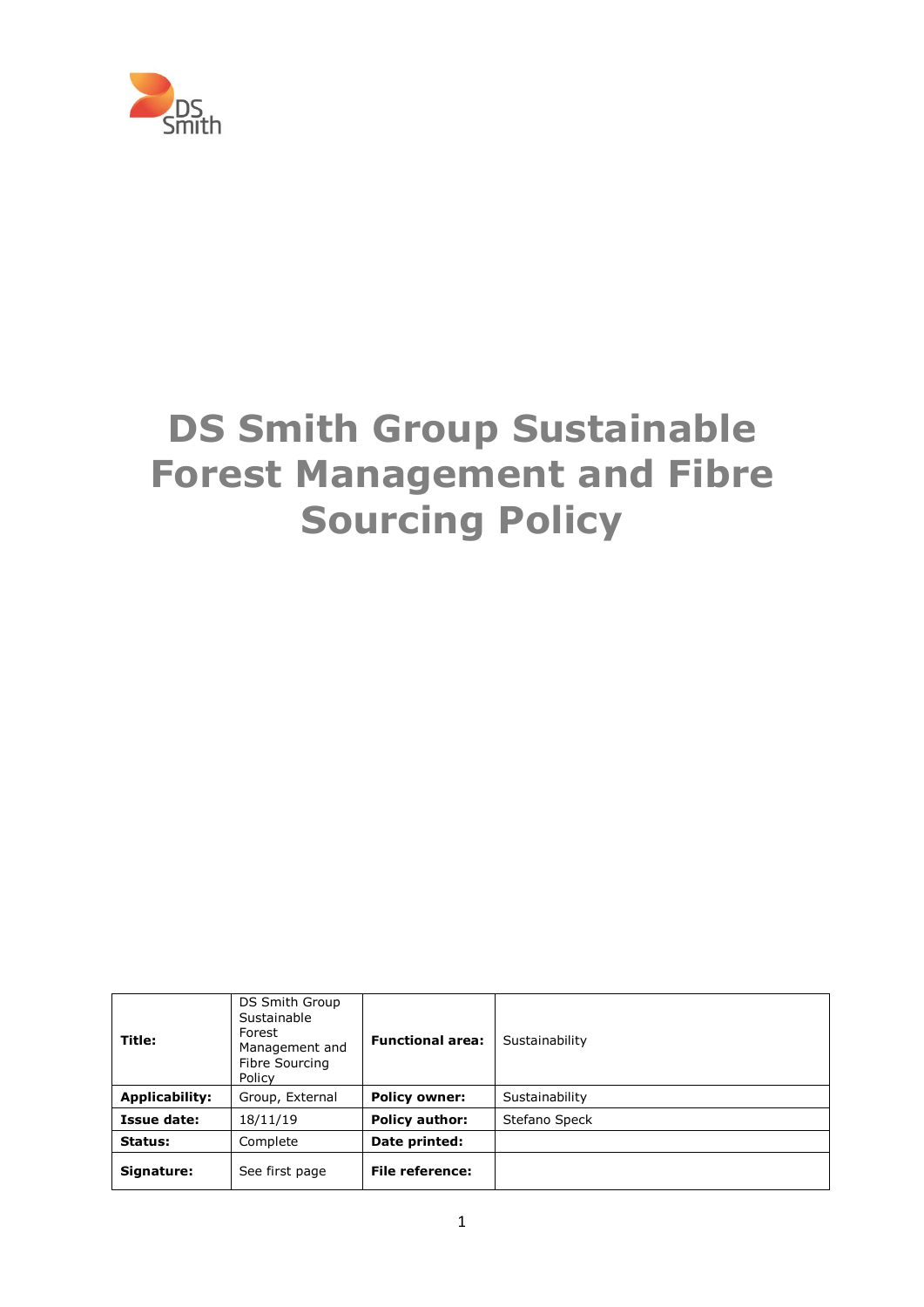

# **Context**

#### *Introduction to issue*

DS Smith recognises the important role primary forests play in maintaining biodiversity, regulating the climate through carbon absorption, and providing vital ecosystem services. Sustainable management of forests leads to responsibly produced timber-based products. We acknowledge that where forests are not managed in accordance with the principles of sustainability then this can contribute to global deforestation. This policy documents our commitment to ensuring that all DS Smith-owned forests are sustainably managed, and all forest-derived products used in our manufacturing processes come from sustainable sources.

Over the last 25 years, there has been a proliferation of certification schemes and marketing campaigns linked to product provenance, driven by consumers who are increasingly aware of the wider environmental and social impact their purchasing decisions can have. Programmes now exist for a wide range of goods and commodities, including, among others, fruit, tea, coffee, sugar, fish, soy, palm oil, eggs, and notably, timber products.

# *Materiality to DS Smith*

As a leading supplier of virgin and recycled papers and corrugated packaging solutions, our primary raw material is fibre. Whilst the majority of fibre used in our operations comes from recycled sources, the finite nature of fibre recycling means that the renewable corrugated system depends on regular inputs of virgin fibre.

Within our business portfolio we also have a significant timberland holding, and timber from our forests is used to supply our virgin paper mills and direct customers.

#### **Scope**

This policy is relevant to the management of our owned forests and all forest-derived fibres used by our paper mills, and all papers used by our packaging division. This policy also covers our operations and supply chains.

# **Our target(s) and commitments**

Responsible management of owned forests and sustainable fibre sourcing is essential to our strategy to "lead the way in sustainability." We have three targets in this area covering; bought papers, pulp and timber; forest management; and site chain of custody certification.

Our targets are<sup>1</sup>: -

1

- Use 100 per cent recycled or chain of custody certified papers, pulp and timber
- 100 per cent of owned forests to have forest management certification (FSC®, PEFC or SFI)
- Maintain 100% of sites holding chain of custody certification

<sup>&</sup>lt;sup>1</sup> Timelines to achieve target vary depending on length of ownership by DS Smith plc.